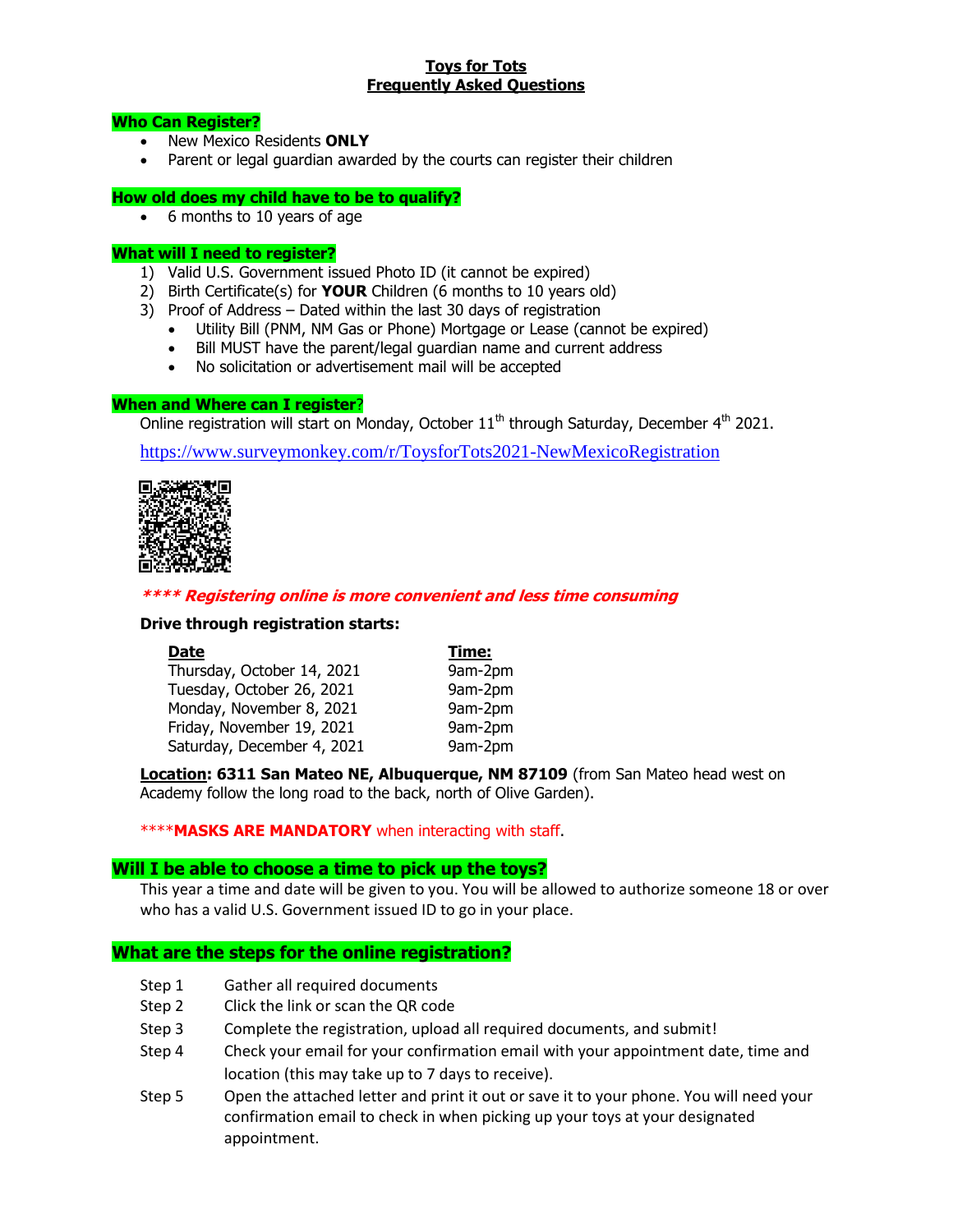# **How do I upload my documents?**

**COMPUTER:** click the choose File button on your screen which will give you the option to upload a document from your computer. Once the document is uploaded a green check mark will appear next to the "choose file" button along with the name of your uploaded file. Choose File

button on your screen, which will then give you the option to upload a document from your mobile device or take a picture of your document and upload it. Once the document is uploaded a green check mark will appear next to the "choose file" button along with the name of your uploaded file **MOBILE DEVICE:** select the Choose File

#### **Will I receive an email confirmation and when?**

#### **Yes.**

You will receive an email confirmation **within 7 days** of successfully completing your online registration. It will contain your appointment date, time and location. The confirmation will be sent to the email address you provided during the online registration. If you did not receive an email within 7 days please check your junk/spam folder. After the  $7<sup>th</sup>$  day of not receiving your confirmation, you can send an email to [toysfortotshssc@cabq.gov.](mailto:toysfortotshssc@cabq.gov) **DO NOT** submit an additional registration.

## **Will I be able to choose the toys for my child?**

#### **No.**

Due to COVID-19 restriction, this year's Toys for Tots event will be a drive-thru event. The Marines will preselect the toys.

## **If I do not have a car will I still be able to pick up my child's toys?**

#### **Yes.**

If you are picking up and do not have personal transportation you may pick up your toys in at the designated walk-up area. All clients will be required to follow COVID-19 social distancing practices and guidelines. **MASKS ARE MANDATORY** while interacting with staff.

## **When do we pick up the toys**?

**Online registrations:** Your confirmation email will include your appointment date, time and location to pick-up the toys.

**Drive-through registrations:** A ticket will be issued to you with your appointment date, time and location to pick-up the toys.

## **What do I need to bring to my appointment?**

- A Valid U.S Government issued photo ID.
- For those who registered online you will need to bring your confirmation email
- For those who registered through drive-through you will need to bring your ticket

#### **Can I change my scheduled appointment date or time?**

# **No.**

We are unable to change appointment dates and or times. If an attempt is made to submit an additional registration you will be disqualified for the 2021 Toys for Tots program.

# **Can I send someone else in my place to my appointment?**

Only during the registration process you will have the opportunity to add **ONE** authorized adult who has a Valid U.S. Government ID to pick up your toys at your scheduled appointment. No changes can be made once the registration has been submitted. If you **DO NOT** add an authorized person during the time of your registration you will be the only one allowed to pick up the toys.

# **Can more than one parent and/or legal guarding register a child?**

**No.**

If a child is register more than once, all appointments will be canceled and you will be disqualified for the 2021 Toys for Tots program.